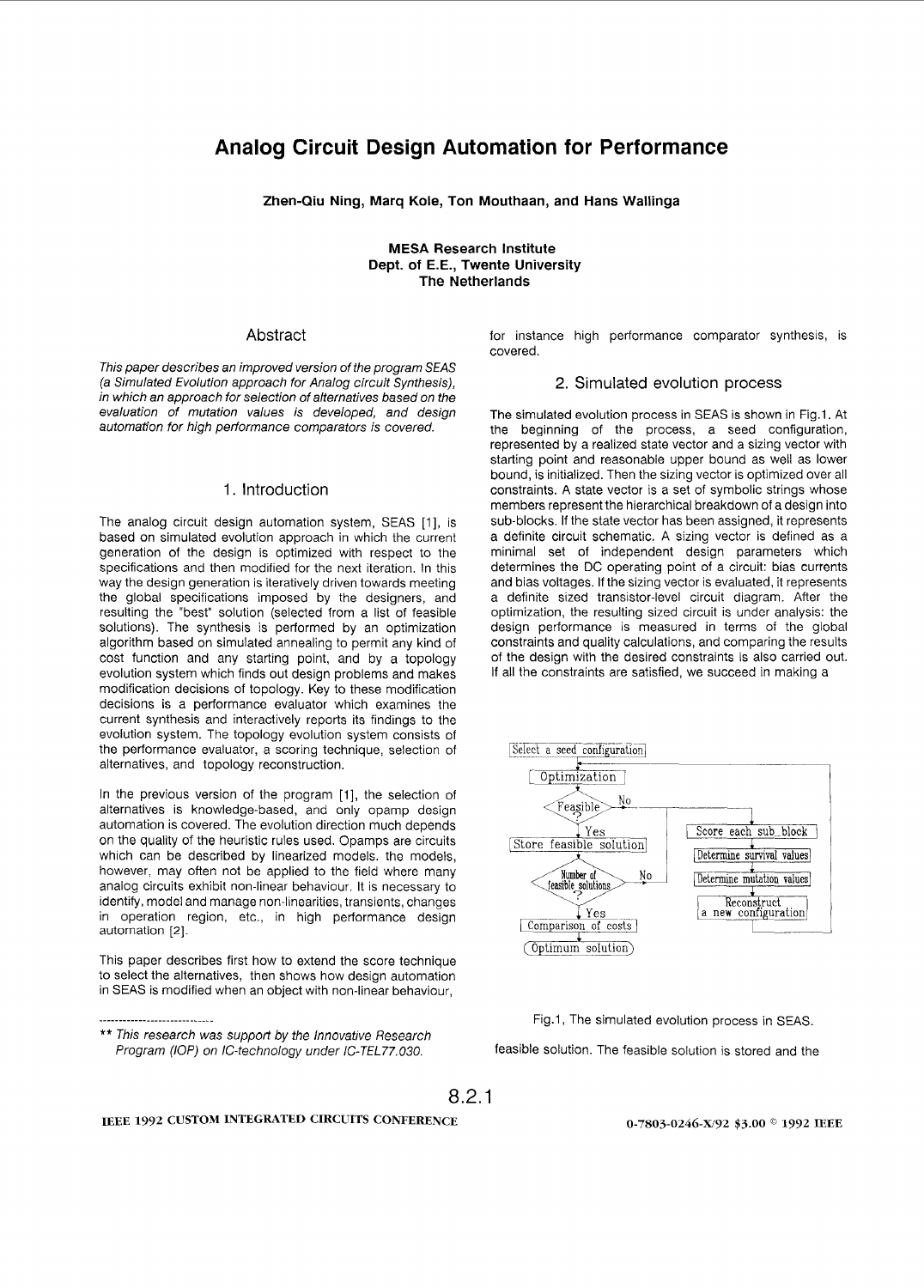number of feasible solutions required by users definition is examined. If a design is not feasible or the number of the feasible solutions is not satisfied, the design process will turn to the simulated evolution branch. To describe the simulated evolution branch, we review the following definitions. A score of a sub-block design style is a value which shows the mutation necessity of the sub-block design style in the current circuit (the current generation). A survival value of a sub-block design style indicates the mutation necessity of the sub-block design style over the next circuit (the next generation). A mutation value of branching from a design style to another design style of a sub-block is defined as their branching probability. With the survival value of each sub-block design style in hand, one can decide which sub-block design style has been failed to survive. Selection of an alternative is then based on a list of mutation values, if they are also at hand. Finally, a different configuration will be rebuilt at the end of the branch, and will become a new seed coming back to the beginning of the closed evolution loop.

Because of space limitation, we omit a complete description of all the simulated evolution steps, which appear in [I]. Here, we focus on improvements in the evolution loop: mutation value calculation and adaptive reconstruction technique.

A mutation value, say  $P_{kij}$ , represents a probability of branching from design style i to design style j of sub-block k under the influence of constraints (under the pressures of the environments). The probability is a weighted sum of subprobabilities related to each performance. A sub-probability related to the Ith performance, say  $p_{kijl}$ , can be determined by the knowledge-based approach  $\begin{bmatrix} 1 \end{bmatrix}$ , or calculated by a normalized difference of the lth performance between the current conditions (say design style i) and the preconditions (say design style j) of the same block (say block k).  $p_{\text{k}ii}$  has a value between -1 and +1. Typically,  $p_{\text{kiii}} = -1$  represents the worst branching,  $p_{kijl}$  = +1 indicates the best change, and



Fig.2, Topology evolution control and the corresponding cost function. The dashed line shows the control path, the solid line indicates the data path.

 $p_{kii}=0$  means no influence. The mutation value is used for guiding the search for alternatives and building up a different configuration rather than making a design decision, this makes its calculation more easier. The precondition information can be obtained from the calculation of starting point for optimization. If a sub-block has only two design styles available, it is not necessary to calculate the mutation values. Selection of alternative is simply the branching from the current design style to the other one.

Once the current state vector is updated, the subsequent sizing vector, cost function, and constraint function of the new circuit have to be modified with the new alternative in replace of the original one. This is implemented by an adaptive reconstruction technique [1]. For op amps and comparators, important component values are widths and lengths of MOSFET's, and bias currents. These values are not all independent. If a general transistor model is used, they can be calculated by a sizing vector [I]. Performance of an op amp or a comparator is then a non-linear function of sizing vector through some element functions (see Fig.2). The element functions can be transconductances  $(g_m)$ , output functions can be transconductances  $(g_m)$ , output conductances  $(g_d)$ , current factors  $(K)$ , area  $(WL)$ , and et al of certain transistors in a circuit, which are in turn functions of the sizing vector of the circuit. Key functions of the adaptive reconstruction technique are

- \* to determine a sizing vector and element functions for an access state vector accordingly, and
- \* to update cost function and constraint function for the next optimization.

In order to determine a sizing vector, a set of constraints, that link bias currents and bias voltages of all transistors in a circuit into groups whose members depend on each other, should be defined. This can be done by using expert design knowledge and first-order circuit analyses. The element functions are derived from a general transistor model. All the constraints and element functions are written into a database, and are accessible to the state vector as well as the sizing vector. After the state vector and sizing vector are updated, the cost function and constraint functions can be rebuilt by an adaptive function substitution in which the element functions corresponding to the replaced sub-block of the circuit are substituted by the element functions of the replacing subblock. In the database, only the element functions are directly related to transistor model and technology. As the transistor model and/or the technology evolve, only the small part concerned need to be modified.

## **3.** Synthesis of comparators

Key performance of a comparator is low-power, high-speed, and low-offset voltage. Offset cancelling technique is often used in an analog MOS comparator. This may cause, however, a large noise in the converted signal in a noisy environment, as in a flash A/D converter **[3].** Difficulty for a comparator design autornation system is how to build up an analytical model in which analytical design equations to express **dependency** of **the comparator** performance **on** design variables are well presented, and one can optimize the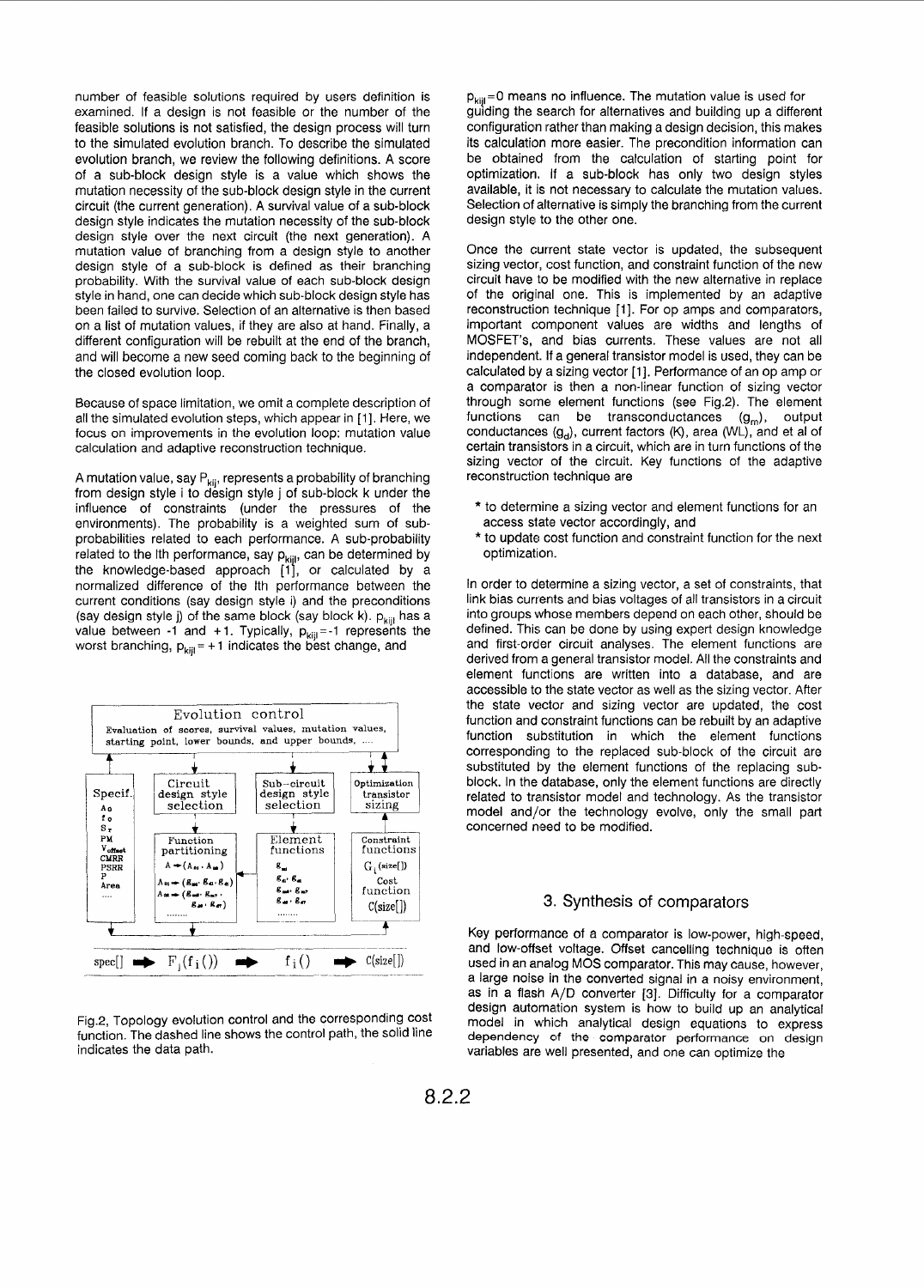performance without using any offset cancelling technique based on the model. In order to show the model, we first describe design style, then present design constraints we considered. We show design example to support the model, and finally discuss some existing problems and the future directions.

## 3.1, Design style

A comparator design style is normally defined as an interconnection of abstract blocks. The comparator design style we chose is latch-based (see Fig.3). It consists of a differential stage, similar to the ones used in opamps' synthesis [1], but here in the differential pair the n-channel transistors are substituted by the p-channel transistors and a latch. The design style is hierarchical, and is completed by alternating selection of the design style of sub-blocks. For each sub-block there are at least two design styles available. Two design styles for the latch circuit are regenerative [2] and charge/discharge (see Fig.4). Adding a design style to SEAS requires specifying the topology of sub-blocks, and building a simulated evolution loop for refining global specifications down to the sizes of components for the sub-blocks. The difficulties are to develop an evolution control in which scores, survival values and mutation values are evaluated, and to build up a sub-database which consists of all constraints for design variables and element functions for comparator design equations.



Fig.3 Design style of comparator.

# **3.2,** Design constraints

The design constraints of the comparator we considered are listed in Table 1. The common mode input voltage range can be derived from the fact that each transistor in the input stage is worked in the saturation region. There are two kinds of offset voltage: systematic offset and mismatch offset. The first is due to a non-symmetric design which is not the case in our process. The mismatch offset is due to charge mismatch and dimension mismatch of the MOS transistors in the input stage. We assume that the feedthrough from the latch stage to the unbalanced output impedance of the input stage is negligible. Here we only deal with the mismatch offset. The propagation delay time is defined as the time required from the beginning of the strobe pulse rise to the time when one of the outputs is within *5%* of the supply voltage (the response at the end of

three time constants). It is dominated by the time domain response of the latch, since the delay of the input stage tends to be much less. The latch stage operates primarily as a largesignal circuit, but the time domain response is largely dependent on the small-signal behaviour [2]. If the switch resistances of transistors  $Q_{1,3}$  and  $Q_{1,4}$  in Fig.4 are negligible, for instance, a second order characteristic equation can be derived to describe the latch circuit. Then the time domain response can be approximated by a single pole of the result transfer function. The clock frequency is related to the propagation time and the time required to return the latch stage to the initial conditions. Here only its upper bound is specified and approximated. The quiescent power dissipation is defined as the amount of the consumed power when the input of the comparator is in equilibrium. Since the switch transistors in the latch are not always conducting current, the momentary power consumed will be integrated over the clockperiod. The area estimates transistor size only, the area of interconnections is not taken into account.

In SEAS, as shown above, state of a design is completely determined by a realized state vector which represents a definite circuit schematic, and by an evaluated sizing vector which represents a definite sized transistor-level diagram of the circuit. All the constraints (or performance) shown can be treated as functions of state vector and sizing vector. One can emphasize any performance by optimization of the state vector and sizing vector via the closed simulated evolution loop. One can optimize the offset voltage, the power dissipation and the frequency response, for instance, to reach low-power, high speed and low-offset without using any offset cancelling technique.

If a state vector,

*state0* = *state(CIR= wmp, DP=simple, CM=simple, CS=simple,L4=chargeldischarge)* (1)

which represents the circuit schematic shown in Fig.4, is chosen, the offset voltage can be written as

$$
V_{\text{offset}} = \Delta (V_{\text{TO}})_{dp}
$$
  
+  $\sqrt{\frac{K_{\text{cm1}}}{K_{dp}} \Delta (V_{\text{TO}})_{\text{cm1}} + \sqrt{\frac{K_{\text{cm3}}}{K_{dp}} \Delta (V_{\text{TO}})_{\text{cm3}}}$   
+  $\frac{1}{2} \sqrt{\frac{A_{0}^{I}}{K_{dp}}} (\delta K_{dp} + \delta K_{\text{cm1}} + \delta K_{\text{cm2}});$  (2)

with  $V_{T0}$  the threshold voltage when  $V_{SB}=0$ , K a current factor of transistor (K =  $\mu$  C<sub>ox</sub> W/L), I<sub>n</sub> the tail current of the input stage,  $\Delta V_{\tau_0}$  a mismatch of threshold voltage, sK a relative mismatch of current factor, and A a modified factor for the transistor model used. The first three terms come from charge fluctuation, the last term comes from dimension fluctuation.

If we assume that the transistors in a pair, for instance the transistors  $Q_{dof}$  and  $Q_{dof}$  of the differential pair, are closely spaced, and that mismatch is estimated by 2<sup>1/2</sup> $\sigma$ (x), with  $\sigma$ (x) a standard deviation of variable x, then the mismatches  $\Delta(V_{T0})$ and  $sK$  can be calculated by the model developed in  $[4]$  as

8.2.3